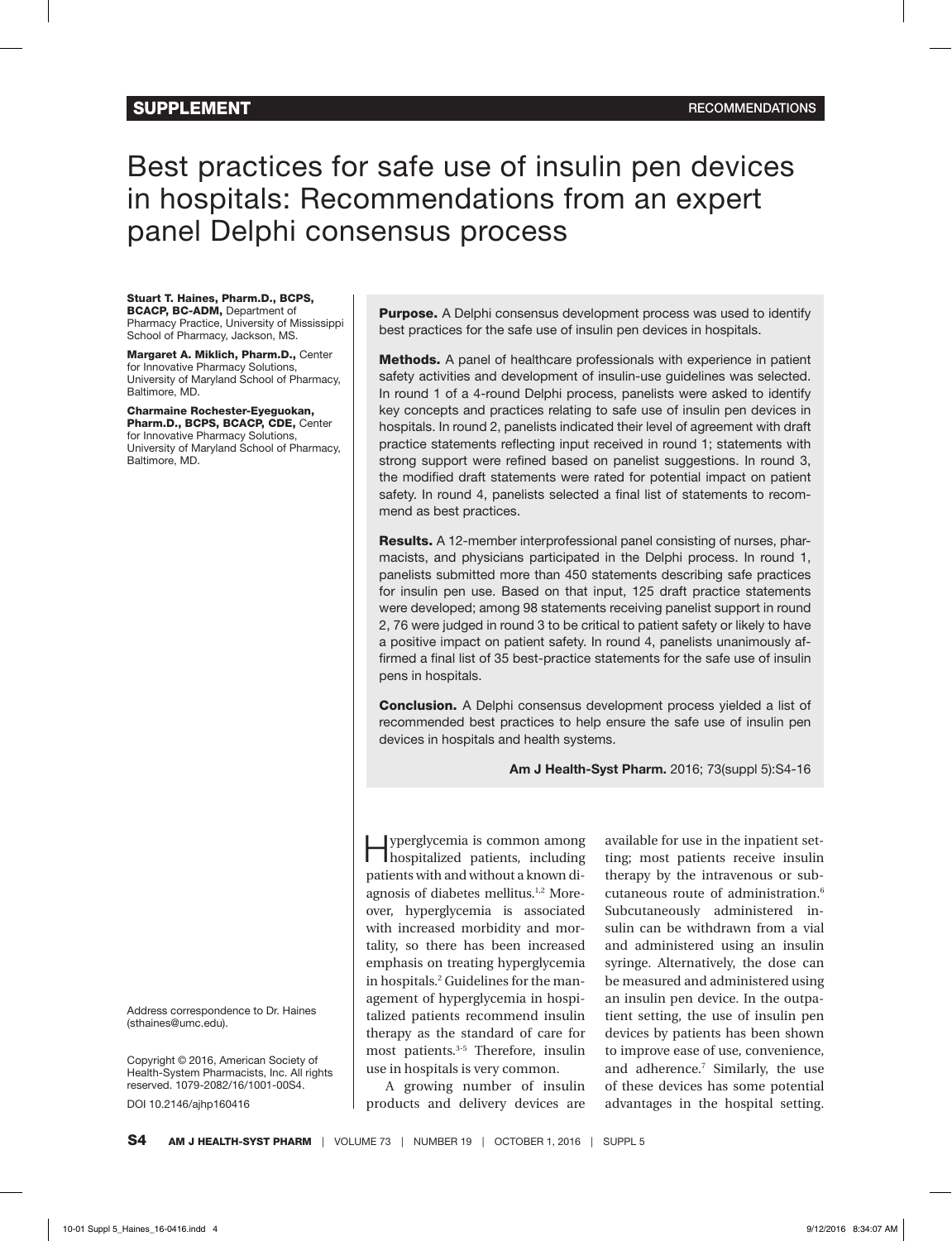In one study, nurses felt that it was easier to teach patients to measure and self-administer insulin doses using pens instead of vials and syringes.8 In addition, nurses believed that insulin pen use lowered the risks of dosing error and inadvertent needlestick injury and reduced the amount of time needed to prepare and administer an insulin dose. In another study, a majority of nurses felt that insulin pen devices were more convenient and easier to use than vials and syringes.9 Not only do nurses prefer using insulin pens over vials and syringes; patient satisfaction is also higher.10 Using insulin pen devices instead of vials and syringes in hospitals may also reduce waste and decrease costs. One study projected a cost savings of \$36 per patient per hospital stay with insulin pen use.<sup>10</sup> In a 214-bed hospital that converted from insulin vials and syringes to pen devices, a total cost savings of \$60,000 was realized during a sixmonth postimplementation period.<sup>11</sup>

Despite the potential advantages of insulin pen devices, there are potential risks. Regardless of the delivery method used, insulin is designated as a high-alert medication by the Institute for Safe Medication Practices (ISMP).<sup>12</sup> Medication errors involving insulin are frequent, can occur at any stage of the medicationuse process, and have the potential to cause serious harm.<sup>13</sup> In one study, nearly two thirds of the observed errors related to insulin use occurred during administration, 17% occurred during prescribing, and 10% occurred during dispensing.13 The most common errors were wrong dose, omitted or delayed dose, and wrong insulin product.

Insulin pens are associated with a unique risk. The insulin pen cartridges can become contaminated, and transmission of blood-borne pathogens could occur if a pen is used in multiple patients, even if the needle is changed.14,15 Insulin pens are approved for use only by a single patient, but reports of pen reuse in

## KEY POINTS

- An interprofessional panel of experts established a list of best-practice recommendations that hospitals should adopt to ensure the safe use of insulin and insulin pen devices.
- These recommendations include specific actions that should be implemented throughout the medication-use process to mitigate the potential reuse of pen devices in more than one patient.
- Ensuring the safe use of insulin pen devices in hospitals requires collecting, evaluating, and using data to create interventions that have impact.

multiple patients have been published.16,17 These reports are alarming because the patients involved were potentially exposed to blood-borne pathogens. The incidents of pen sharing involved 2114 patients at a federal hospital in Texas (reported in 2009), 1915 patients at a community hospital in New York (reported in 2013), 716 patients at a federal facility in New York (reported in 2014), and 3149 patients at a community hospital in Connecticut (reported in 2014).17 These incidents prompted several organizations, including ISMP, the Food and Drug Administration, and the Centers for Disease Control and Prevention (CDC), to issue advisories about the dangers of this practice.18-20 CDC and the Safe Injection Practices Coalition also launched the One and Only Campaign to promote safe insulin pen use by both healthcare professionals and patients.<sup>21</sup> This educational effort centers around the principle of "one patient, one pen."

Although guidance has been published to promote the safe use of insulin in the inpatient setting, best practices specifically addressing the safe use of insulin pen devices have not been established.<sup>22</sup> We sought to develop a list of best practices for the safe use of insulin pen devices in hospitals by engaging an interprofessional panel of experts and using a rigorous consensus development process.

#### **Methods**

The Delphi technique was used to identify best practices and articulate a list of statements describing specific actions that hospitals should implement to ensure the safe use of insulin pen devices. The Delphi technique is a structured consensus development process commonly used when there is a lack of empirical data on the subject of inquiry.23 During this process, the opinions of expert panelists who have extensive knowledge and experience regarding the subject are collected and considered. The process typically is conducted by deploying several rounds of questionnaires either by mail or online.24 After each round, controlled feedback is provided to the panelists. Unlike focus group meetings, which are conducted face-to-face, the Delphi method is conducted asynchronously, and panel members are unaware of the identity of other panelists. Therefore, panel members are not swayed by the opinions of panelists who are more assertive or perceived to have greater expertise. Thus, each panelist has an equal opportunity to contribute to and shape the consensus of the group.25,26 To obtain a comprehensive understanding of the subject, qualitative open-ended questions are often asked during the first round. The collected data are subsequently analyzed and summarized by the researchers.<sup>25</sup> After each round, a summary of the findings is distributed to the participants, new questions are posed, and additional information is collected. The goal is to achieve consensus.<sup>24</sup>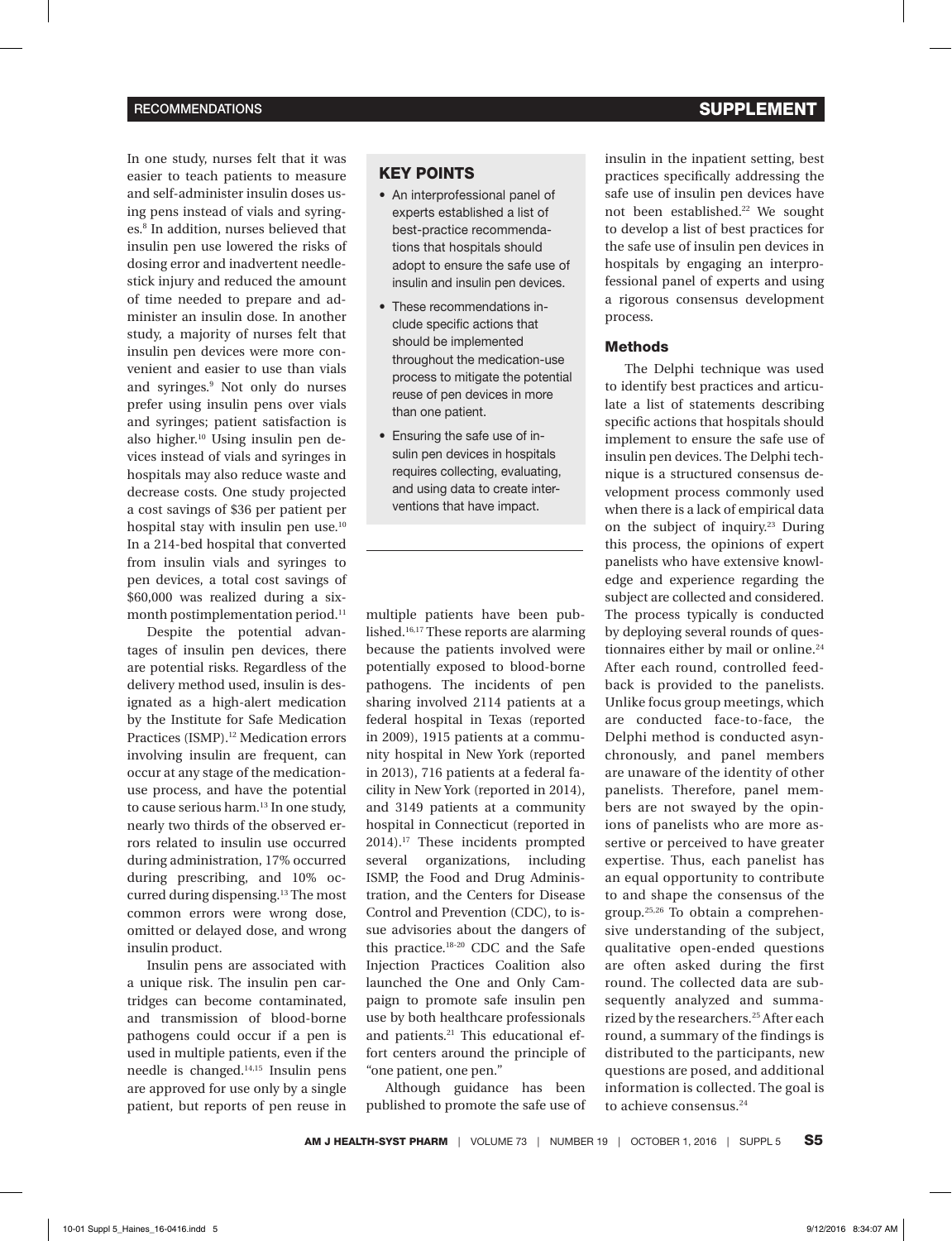In our study, each panelist was required to have the following qualifications: (1) membership in a healthcare profession (e.g., nursing, pharmacy, medicine), (2) involvement in patient safety activities, such as (but not limited to) serving on a patient safety committee, as a patient safety officer, or in a safety organization within the past three years, and (3) experience developing insulin-use guidelines or providing input into such guidelines. A panel size of 12–15 members was targeted. An initial list of potential panelists was developed by (1) conducting a PubMed search to identify authors with published works related to insulin use and patient safety and (2) reviewing reports published by professional organizations (e.g., American Society of Health-System Pharmacists [ASHP], Society of Hospital Medicine) regarding the safe use of insulin to identify the authors, reviewers, and participants. Invitations to participate were extended sequentially to multiple groups of nurses, pharmacists, and physicians to ensure that at least three individuals from each healthcare profession were represented on the expert panel and diverse perspectives were considered during the consensus development process. In addition, the investigators made conscious efforts

to invite experts from diverse geographic regions and institutions (e.g., academic health science centers, community hospitals) to participate. Potential expert panelists believed to meet the inclusion criteria were contacted via e-mail and invited to participate in the study. Invitations were extended until the targeted number of panelists had agreed to participate.

The study protocol (HP-00065923) was reviewed by the University of Maryland, Baltimore, institutional review board (IRB). The study was determined to be category 2 research, which is exempt from further IRB review under Department of Health and Human Services regulations.<sup>27</sup>

At the beginning of each Delphi round, an e-mail with an electronic link to the survey instrument was sent to each panelist. To maximize the response rate, two reminder e-mails were sent to panelists who had not yet responded five days and one day before the deadline for each round. A total of four rounds were planned. Panelists were offered a modest honorarium as an incentive to participate in all four rounds. Although the research team was aware of the identity of the participants and their responses, panel members were unaware of who served on the panel and their responses. SurveyMonkey (SurveyMonkey Inc., Palo Alto, CA) was used to collect responses from panel members.

Delphi round 1: Capturing concepts and ideas. During the first round of the Delphi process, panelists were asked in an open-ended manner to provide "concepts, ideas, and thoughts" related to the safe use of insulin pen devices during each step of the medication-use process. For the purposes of our study, the medication-use process was divided into eight discrete steps (Table 1). The panelists were cautioned against limiting their responses to only "the best," "most effective," or "highestvalue" actions that could be taken to ensure the safe use of insulin pen devices. The panelists also were asked to consider their responses to each question over several days. There was no limit to the length of the responses. In addition, panelists were asked seven general questions intended to characterize their professional experience and institutional affiliations. Responses from the first round of the Delphi process were aggregated and grouped by the investigators into common themes. Action-oriented statements related to each of the steps in the medication-use process were drafted using words from the panelists' responses. Each state-

| <b>Step</b>                         | <b>Description</b>                                                                                                                                                   |
|-------------------------------------|----------------------------------------------------------------------------------------------------------------------------------------------------------------------|
| 1: Prescribing                      | The act of determining what medication would be the most appropriate in the<br>patient-specific circumstances and within the situational context                     |
| 2: Communicating the order          | The act of transmitting and transcribing the medication order to those who will<br>act on this information (e.g., nurse, pharmacist, patient, respiratory therapist) |
| 3: Product preparation and labeling | The act of selecting the product to be dispensed, preparing it for use, and<br>ensuring that it is properly labeled                                                  |
| 4: Storing                          | The act of placing the medication in a location for future use                                                                                                       |
| 5: Administering                    | The act of giving a medication to (or the taking of a medication by) a patient                                                                                       |
| 6: Monitoring                       | The act of collecting data about the intended and unintended effects produced<br>by medication use (or misuse)                                                       |
| 7: Evaluating                       | The act of judging the meaning, value, and credibility of medication-use (or<br>misuse) data                                                                         |
| 8: Planning                         | The act of using data to design future action(s) for improved medication use                                                                                         |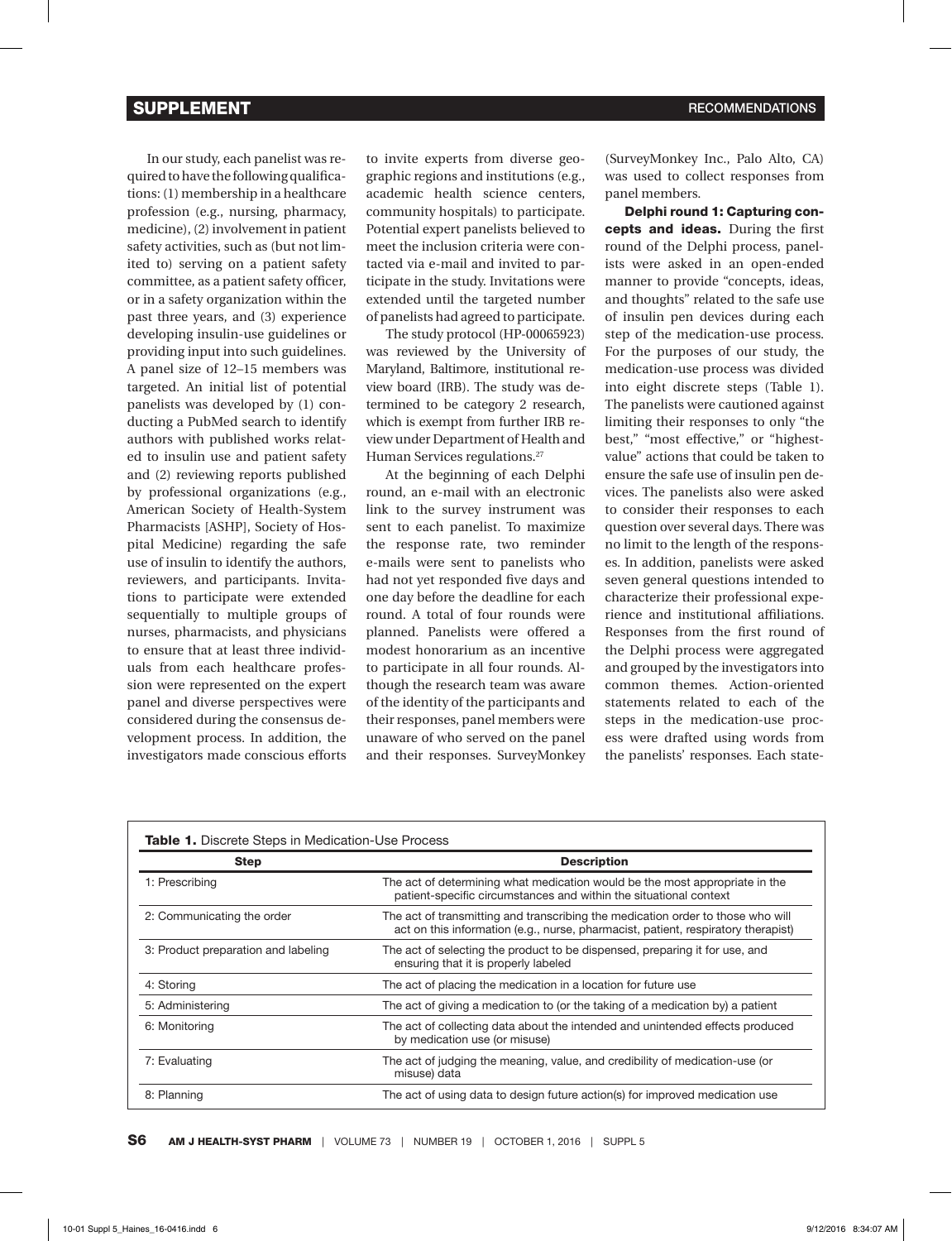ment began, "To ensure the safe use of insulin pen devices, hospitals and health systems should . . ."

Delphi round 2: Identifying actions. During the second round of the Delphi process, the panel was provided with the list of statements crafted by the investigators based on the responses from the first round. The panelists were asked to indicate whether they agreed with the statement as written, agreed with the statement in principle but would like to see changes (if so, panelists were asked to recommend specific changes), or disagreed with the statement. At the conclusion of the second round, the percentage of panelists selecting each response option was calculated. The investigators removed statements for which consensus was not achieved and modified other statements based on panelist suggestions. Only those statements with which more than 75% of panelists indicated some level of agreement were included in round 3 of the Delphi process.

Delphi round 3: Rating importance to patient safety. In the third round of the Delphi process, panelists were presented with a set of modified statements and instructed to rate the relative importance of each action in terms of improving the safe use of insulin pens in hospitals. The panelists were asked to rate each statement based on the following 4-point patient safety impact scale:  $1 =$  this action is unlikely to impact patient safety,  $2 =$  this action might have a slight positive impact on patient safety, 3 = this action will have a positive impact on patient safety, and  $4 =$  this action is critical to patient safety. The panelists were also asked whether the action was unique and specific to the safe use of insulin pen devices or a "general medication safety measure" that would improve the use of most medications. At the conclusion of the third round, the investigators calculated the number and percentage of responses for each statement that panelists rated at 3 or

4 on the patient safety impact scale. Those statements rated by more than 75% of panelists as either 3 or 4 were included in round 4 of the Delphi process. Statements were then classified as (1) unique and specific to insulin pen devices, (2) specific to insulin use (regardless of delivery system), or (3) general medication safety measures. Eight statements that were rated by a large number of panelists as critical to patient safety but were one vote short of the specified number for achieving consensus in round 3 were included in round 4 for reconsideration by the panel.

Delphi round 4: Reaching consensus. During the fourth and final round of the Delphi process, respondents were provided with the statements on which consensus was reached in round 3, with the statements classified as (1) actions specific to insulin pen safety, (2) actions specific to insulin safety (regardless of delivery system), or (3) actions to improve general medication safety. Panelists were asked to affirm that the statements represented "best practices that can be feasibly implemented at most hospitals." In addition, panelists were given the opportunity to reclassify any statement. Lastly, panelists were given a final opportunity to reconsider the eight statements on which consensus was not achieved in round 3. Panelists were asked to decide if each statement described a "best practice" and therefore should be included in the best-practice list or, alternatively, did not describe a best practice (or described a practice unlikely to improve patient safety) and therefore should not appear on the best-practice list.

#### **Results**

Characteristics of expert panelists. A total of 30 potential panelists were contacted: 10 did not respond to our e-mail invitation, 3 declined to participate, 4 did not meet the eligibility criteria, and 13 agreed to participate (Figure 1). One panelist who initially accepted our

invitation did not participate in the first round and withdrew from the study. Panelists' names, credentials, titles, and institutional affiliations are listed in the appendix. Four nurses, five pharmacists, and three physicians participated. On average, panelists had been licensed as healthcare professionals for 19.4 years (median, 15 years; range, 4–47 years) and had been engaged in formal and structured patient safety activities for 11.3 years (median, 11 years; range, 3–26 years). Four of the 12 panelists reported that they served currently or in the recent past as a patient safety officer.

Delphi round 1: Capturing concepts and ideas. During the first round, all 12 panelists completed the open-ended questionnaire. Panelists submitted 428 statements regarding the safe use of insulin pen devices. For each of the eight steps in the medication-use process (Table 1), at least 36 statements were submitted. After reviewing panelist responses, the investigators grouped items into themes and created a total of 125 statements for the panelists to consider in round 2. Fourteen statements related to the prescribing step, 8 related to communicating the order, 27 addressed preparing and labeling the product, 13 related to storage, 26 focused on administering insulin, and 32 related to monitoring, evaluating, and planning. Five additional statements that addressed multiple steps or did not directly address any of the medication-use steps were also drafted.

Delphi round 2: Identifying actions. Eleven of 12 panelists (92%) participated in the second round. There was a high level of agreement with 98 of the 125 statements drafted in round 1. Twenty-three modified statements and 75 unmodified statements were included in round 3.

Delphi round 3: Rating importance to patient safety. During the third round, all 12 panelists responded to the questionnaire. Seventy-six of the 98 statements evaluated were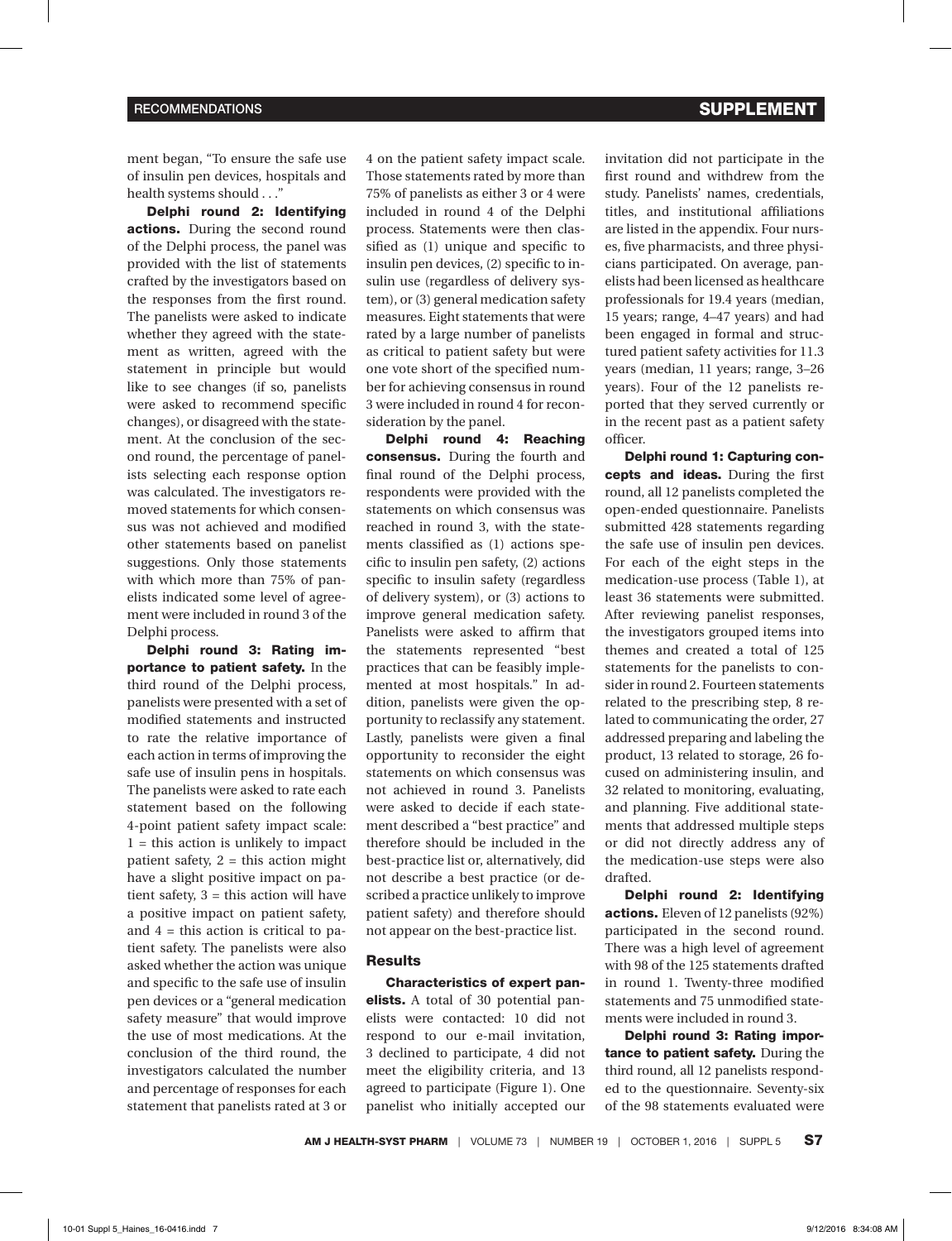# SUPPLEMENT **RECOMMENDATIONS**

Figure 1. Delphi consensus process used to develop best-practice statements on the safe use of insulin pen devices in hospitals and health systems.



each rated by more than 75% of the panelists as describing practices that were critical to patient safety or would have a positive impact on patient safety. Of these 76 statements, 34 statements were believed by the panelists to be specific and unique to insulin pen devices. Several panelists

indicated that some of the remaining 42 statements were specific to insulin use, as opposed to describing general medication safety measures. Eight statements on which consensus was not achieved but which were considered critical to patient safety by at least 5 respondents were included in round 4 for reconsideration by the panelists.

Delphi round 4: Reaching consensus. Eleven of 12 panelists (92%) participated in the fourth round. Consensus was affirmed by all 11 respondents for 34 best-practice statements on the safe use of insulin pen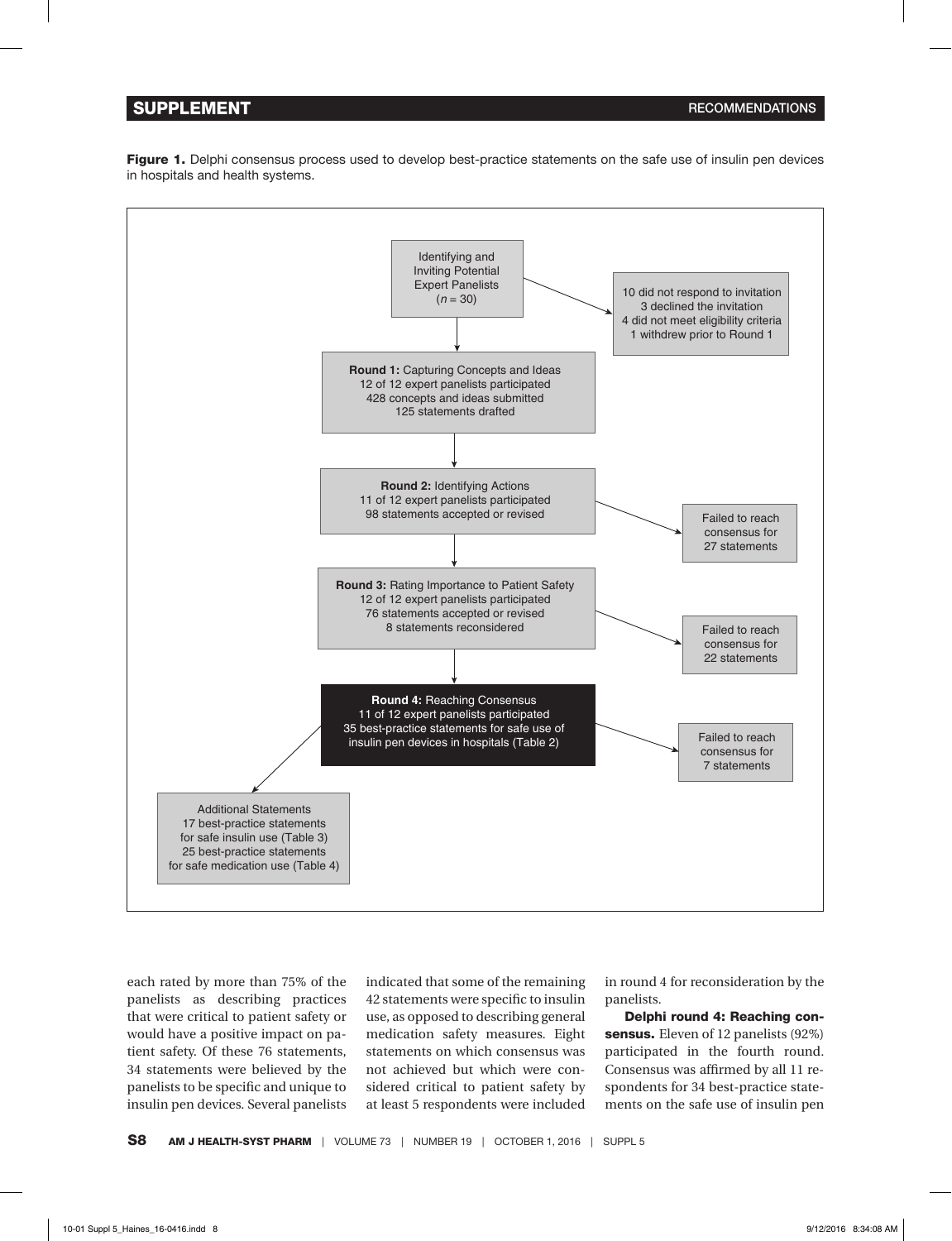devices in hospitals (Table 2). There was a high level of agreement (10 of 11 respondents) on 17 best-practice statements on insulin use in hospitals and health systems (Table 3). Consensus was affirmed, with 9 of 11 respondents indicating agreement with 25 best-practice statements related to general medication safety measures (Table 4). Of the 8 statements for which consensus was not achieved in round 3 that were included in round 4, consensus was reached (9 of 11 respondents) for 1 statement, which was added to the list of best practices for the safe use of insulin pen devices, bringing the total number of best-practice statements to 35 (Table 2).

#### **Discussion**

The expert panel reached consensus on a set of actions that should be implemented to ensure the safe use of insulin pen devices (Table 2). The expert panel represented a diverse group of healthcare professionals (nurses, pharmacists, and physicians) from a variety of institutions (appendix). The panelists had many years of experience, and each contributed a unique perspective in developing a robust set of bestpractice statements. The panel also recommended 17 actions that hospitals should implement to ensure the safe use of insulin regardless of the delivery system (Table 3). Finally, 25 actions were recommended to improve general medication safety (Table 4). The best-practice statements articulated in this report are specific actions that can be feasibly implemented by most hospitals and health systems.

The best-practice statements in this report were developed using a robust consensus development method. The Delphi technique is a widely accepted consensus development process. The blinding of participants to the identity of other panel members minimized the likelihood that any one individual dominated the process by force of will, charisma,

position, experience, or perceived hierarchy.28 The four rounds of the Delphi process were conducted in a timely manner, and confidentiality was maintained through the use of electronic communication. All statements were developed using the words of the expert panelists, and consensus among more than 75% of panelists was required for a statement to be considered a best practice. The Delphi method was conducted with an appropriate amount of time (approximately three weeks) between iterative rounds to allow sufficient feedback while keeping panelists engaged in the process. The use of technology (the online survey application and e-mail invitations and reminders) facilitated communication. The high participation, response, and retention rates of the expert panel indicate that the participants were committed, motivated, and dedicated to developing best practices for insulin pen devices in hospitals. Through the use of multiple iterations, the progressive nature of the Delphi technique allowed the panelists to shape their opinions over time, improving the usefulness and precision of the statements while simultaneously building consensus.28

The panelist recommendations align with and expand on previous recommendations from an expert panel convened by the ASHP Research and Education Foundation in 2012 to address the safe use of insulin in hospitals.<sup>22</sup> Given the high incidence of medication errors related to insulin use, including the reuse of insulin pens for multiple patients, reductions in errors will only occur through a multifaceted approach. The recommendations of the ASHP Foundation–convened panel included forming an interprofessional committee with expertise in diabetes management to develop and review policies and procedures related to ordering, labeling, dispensing, storing, and administering insulin.

The participants in our study emphasized that all documents related to ordering, dispensing, labeling, and administering insulin using a pen device should clearly indicate that the product is an insulin pen, that the product is for individual patient use only, and that a new needle is required for each use. Moreover, our panel strongly agreed that computerized prescriber-order-entry (CPOE) systems should clearly display the word "pen" in the product description.

With regard to labeling and dispensing an insulin pen device, a key best practice recommended by the expert panel is the inclusion of a patient- and product-specific barcode on the pharmacy label. The label should instruct the health professional to confirm patient identity prior to administration and use the pen only in one patient. The pharmacy label should be attached to the barrel (not the cap) of the insulin pen device. Moreover, the manufacturer's label, with the product name and lot number, should be visible. Once a label has been attached, tamper-evident tape should be applied perpendicular to the junction of the cap and barrel. Pharmacy staff should then sequentially scan the manufacturer's barcode and the barcode on the patient-specific pharmacy label to confirm that the correct pen product is dispensed to the correct patient. The panel felt strongly that insulin pens that are not labeled by the pharmacy should not be available on a patient care unit (e.g., as part of floor stock), nor should a label be affixed to a plastic bag in which the pen device might be dispensed.

The recommendations to store insulin pen devices only in patientspecific locations (automated dispensing cabinet bins or other containers) and immediately return the pen to the location after each use would, if implemented, reduce the likelihood that pens are used as floor stock or for the wrong patient. In addition, the panel recommended that pen needles should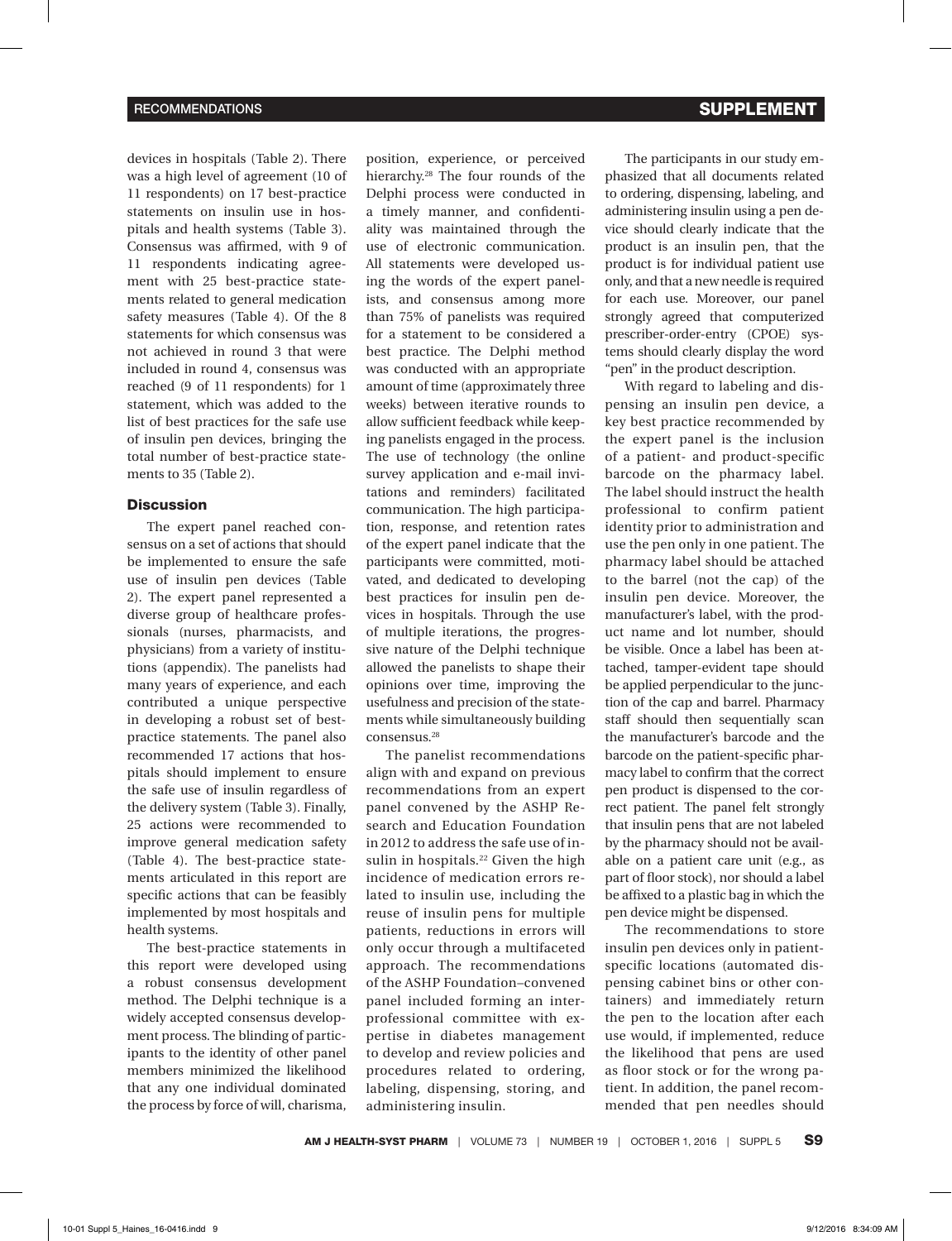| Item No.                       | Statement: To ensure the safe use of insulin pen devices,<br>hospitals and health systems should                                                                                                                                                                                                                                                 |
|--------------------------------|--------------------------------------------------------------------------------------------------------------------------------------------------------------------------------------------------------------------------------------------------------------------------------------------------------------------------------------------------|
| Ordering and Documenting       |                                                                                                                                                                                                                                                                                                                                                  |
| 1                              | Indicate on all documents/labels/electronic records that product is an "insulin pen"                                                                                                                                                                                                                                                             |
| $\overline{c}$                 | Indicate on all documents/labels/electronic records that product is "for individual patient use only"                                                                                                                                                                                                                                            |
| 3                              | Clearly display the word "pen" in the computerized prescriber-order-entry product description                                                                                                                                                                                                                                                    |
| 4                              | Indicate on all documents/labels/electronic records that product requires "a new needle for each use"                                                                                                                                                                                                                                            |
| Labeling and Dispensing        |                                                                                                                                                                                                                                                                                                                                                  |
| 5                              | Include a barcode that is both patient-specific and product-specific on the pharmacy label                                                                                                                                                                                                                                                       |
| 6                              | Ensure that the pharmacy label is affixed only to the barrel of the pen (not the cap)                                                                                                                                                                                                                                                            |
| 7                              | Indicate on the pharmacy label, "Warning! Confirm patient. Insulin pens are for use in one patient only."                                                                                                                                                                                                                                        |
| 8                              | Ensure that the pharmacy label does not obstruct the product name or lot number on the manufacturer's<br>label                                                                                                                                                                                                                                   |
| 9                              | Prohibit unlabeled patient-specific insulin pens on unit (i.e., floor stock)                                                                                                                                                                                                                                                                     |
| 10                             | Apply tamper-evident tape to the pen device perpendicular to the junction of the cap and barrel                                                                                                                                                                                                                                                  |
| 11                             | Require pharmacy staff to sequentially scan manufacturer's barcode and patient-specific pharmacy label<br>to confirm correct pen product is being dispensed                                                                                                                                                                                      |
| 12                             | Ensure that each and every pen device has a patient-specific pharmacy label affixed to it                                                                                                                                                                                                                                                        |
| 13                             | Prohibit labeling a plastic bag in which the labeled pen device is dispensed                                                                                                                                                                                                                                                                     |
| Storing                        |                                                                                                                                                                                                                                                                                                                                                  |
| 14                             | Ensure that insulin pen devices are stored in a patient-specific location (e.g., bin, drawer, pocket)                                                                                                                                                                                                                                            |
| 15                             | Ensure that insulin pen devices are immediately returned to the patient-specific location after each use                                                                                                                                                                                                                                         |
| 16                             | Ensure that pen needles are stored along with the pen device in patient-specific location or easily<br>accessible location                                                                                                                                                                                                                       |
| 17                             | Ensure that a sufficient supply of insulin pen needles is available on the unit                                                                                                                                                                                                                                                                  |
| Administering                  |                                                                                                                                                                                                                                                                                                                                                  |
| 18                             | At the time of barcode scanning, provide a prominent warning to the health professional if there is a<br>mismatch between the patient's identification wristband and the patient-specific (insulin pen)<br>pharmacy label:<br>Warning: Do not administer"<br>"Mismatched patient" or "Incorrect patient"<br>Suggested steps to correct the error |
| 19                             | Indicate on the medication administration record, "Warning! Confirm patient. Insulin pens are for use in<br>one patient only."                                                                                                                                                                                                                   |
| 20                             | Ensure that pens are cleaned prior to and after each use                                                                                                                                                                                                                                                                                         |
| 21                             | Ensure that health professionals use the appropriate administration technique for insulin pens                                                                                                                                                                                                                                                   |
| 22                             | Ensure that health professionals prime the insulin pen prior to administration                                                                                                                                                                                                                                                                   |
| 23                             | Ensure that health professionals hold the pen device against the skin for at least 5 seconds after injection<br>is given                                                                                                                                                                                                                         |
| 24                             | Use safety pen needles                                                                                                                                                                                                                                                                                                                           |
| 25                             | Ensure that health professionals remove the pen needle from the pen device after medication<br>administration                                                                                                                                                                                                                                    |
| 26                             | Prohibit the withdrawal of insulin from the pen cartridge using a syringe and needle                                                                                                                                                                                                                                                             |
| <b>Policies and Procedures</b> |                                                                                                                                                                                                                                                                                                                                                  |
| 27                             | Have hospitalwide policies and procedures for administration of insulin using insulin pen devices                                                                                                                                                                                                                                                |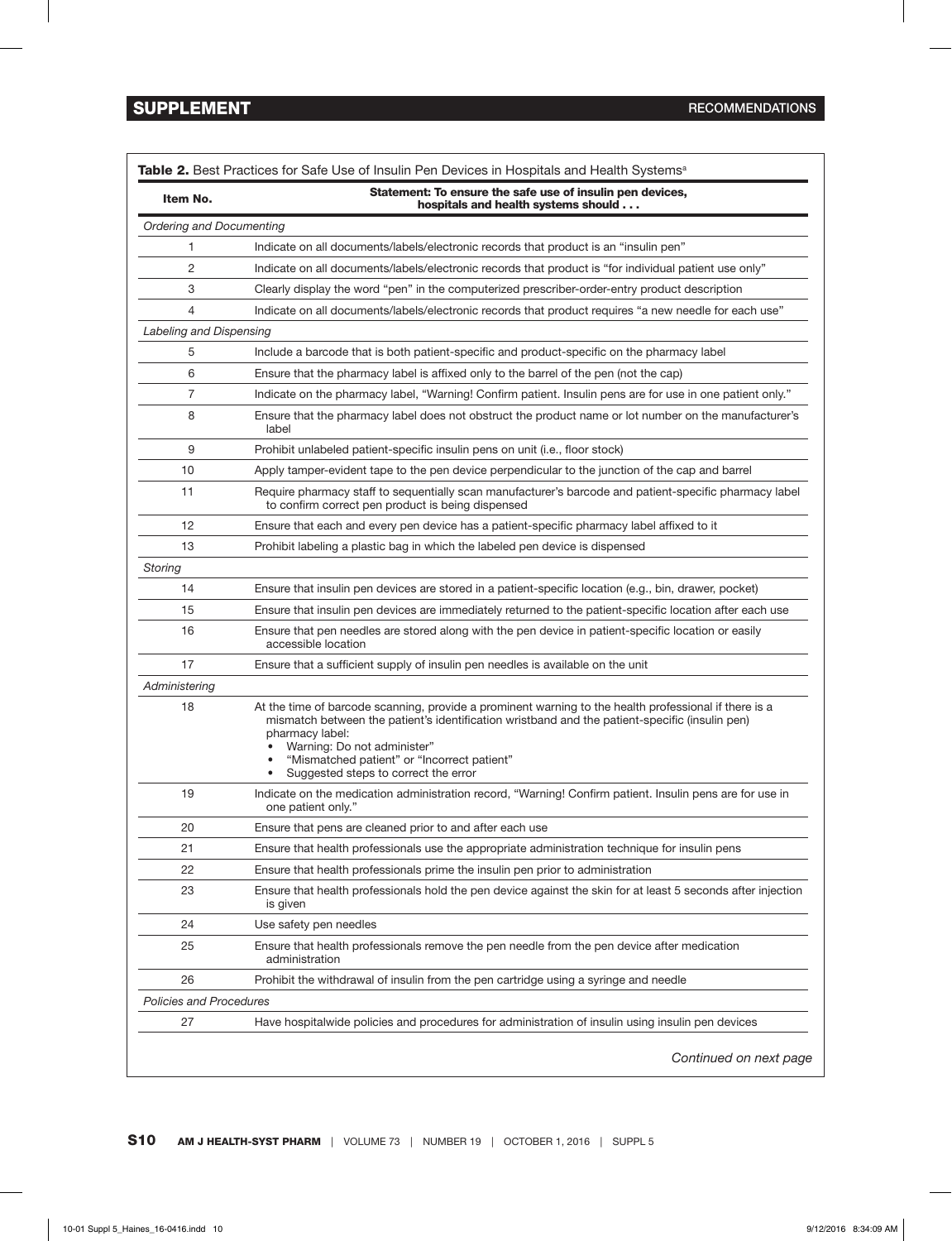*Continued from previous page*

| Item No. | Statement: To ensure the safe use of insulin pen devices,<br>hospitals and health systems should                                                                                                                                           |
|----------|--------------------------------------------------------------------------------------------------------------------------------------------------------------------------------------------------------------------------------------------|
| 28       | Have a systematic and standardized process for educating health professional staff regarding<br>Insulin pen use for all new nurse hires<br>Appropriate insulin pen injection technique<br>One patient, one pen (per CDC and SIPC campaign) |
| 29       | Require all health professionals to pass a competency assessment for insulin pens (at the time of hire<br>and periodically thereafter)                                                                                                     |
|          | Monitoring, Planning, and Evaluating                                                                                                                                                                                                       |
| 30       | Regularly monitor/observe insulin pen use, including dispensing procedures, storage areas, and<br>medication administration                                                                                                                |
| 31       | Use a detailed checklist to perform direct observations of injection technique                                                                                                                                                             |
| 32       | Develop a system to prompt the proper disposal of insulin pens when the order is discontinued                                                                                                                                              |
| 33       | Pilot test an order-specific and patient-specific barcode medication administration system to ensure that<br>insulin pens are used in the intended patients prior to hospital wide implementation                                          |
| 34       | Conduct a failure mode effects analysis for insulin pen use                                                                                                                                                                                |
| 35       | Review barcode medication administration scanning reports to ensure appropriate insulin pen use and<br>detect inappropriate use                                                                                                            |

be stored along with the pen device or in another easily accessible location so that a sufficient supply of pen needles is readily available. Having easy access would ensure that insulin is given in a timely manner and clinicians would resist the temptation to take needles from another patient's supply.

As with insulin vials, there is a risk that insulin pen devices can be used for the wrong patient; thus, the provision of prominent alerts to the healthcare professional during the barcode scanning process is a critical safety feature. If there is a mismatch between the patient's identification wristband and the patient-specific pharmacy label on the pen, an alert for example, "Warning: Do Not Administer," "Mismatched Patient," or "Incorrect Patient"—should be triggered. Critically examining "near misses" is another best practice.

When administering insulin using pen devices, healthcare professionals should ensure that they use the appropriate administration technique to prevent infection and ensure the

delivery of the correct dose. Recommended steps include

- 1. Cleaning the pen device prior to and after each use,
- 2. Attaching a new safety pen needle to the pen device prior to use,
- 3. Priming the pen prior to use,
- 4. Holding the pen device against the skin for at least five seconds after the injection is given, and
- 5. Removing the pen needle from the device after each use.

Withdrawal of insulin from the pen cartridge using a syringe and needle should be prohibited.

Adopting hospitalwide policies and procedures for the safe use of insulin pen devices is another best practice. These policies and procedures should include a system to prompt the proper disposal of insulin pens when the order is discontinued. All healthcare professionals should successfully complete a competency assessment for safe insulin pen use at the time of hiring and periodically thereafter. An interprofessional team should be established, and creating a standardized process for educating staff about insulin pen use, including appropriate insulin pen injection technique, should be among its goals. The CDC and Safe Injection Practices Coalition One and Only campaign might be part of this educational process.<sup>21</sup>

Prior to an institutionwide rollout of new policies and procedures for insulin pen devices, clinicians should pilot test a system of order- and patientspecific barcoding to ensure that pens are used in the intended patient and a root-cause analysis is conducted for all potential errors. In addition, a failure mode effects analysis (FMEA) should be conducted prior to widespread adoption of insulin pens in a hospital. This FMEA will facilitate the identification of potential problems by examining the effects of all potential failures and providing opportunities to make recommendations to eliminate or reduce failures and mitigate the risks. In addition, it is important to monitor actual performance by directly observing the dispensing,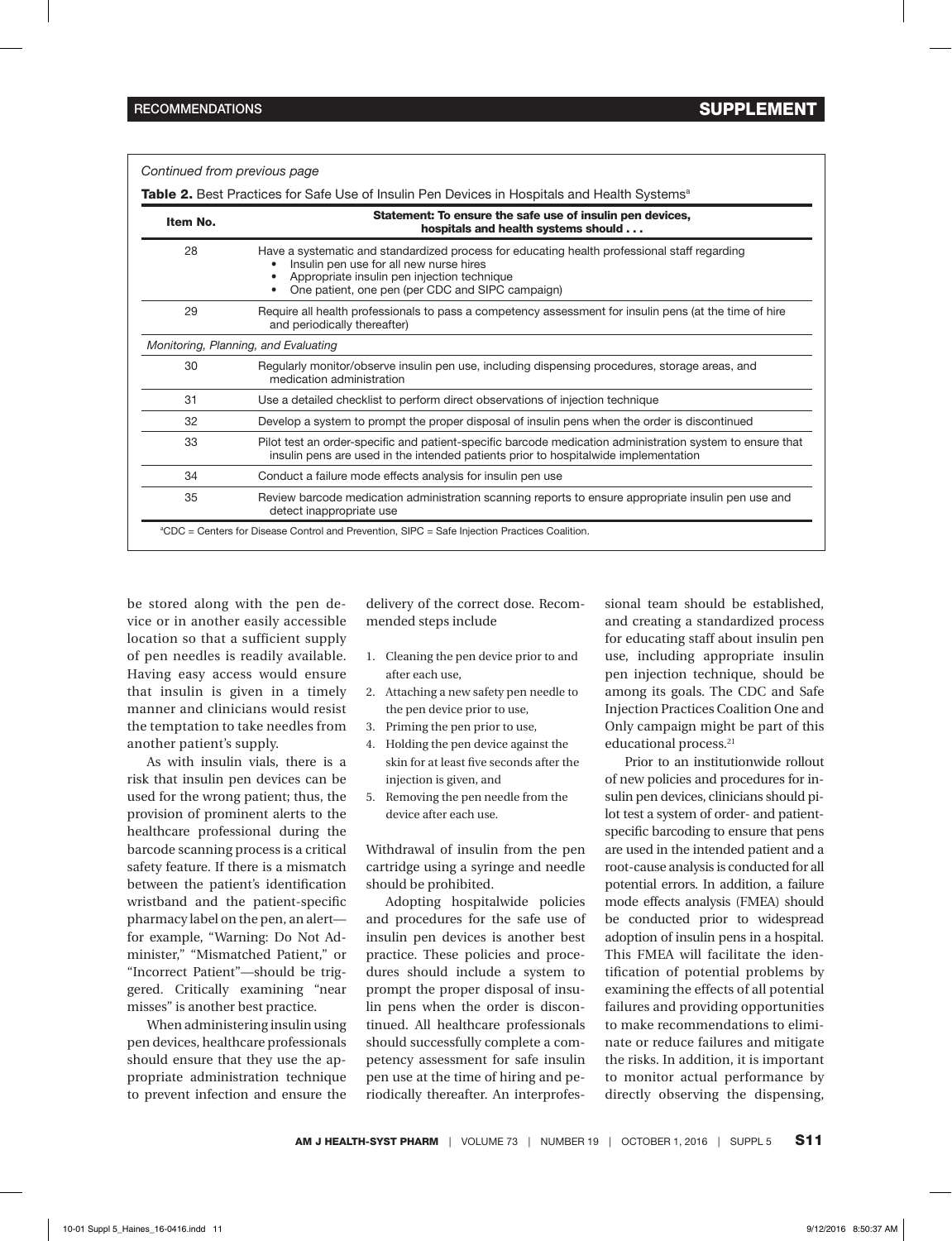| Item No.                | Statement: To ensure the safe use of insulin,<br>hospitals and health systems should                                                                                                                                                                                                                                                                                                                                               |
|-------------------------|------------------------------------------------------------------------------------------------------------------------------------------------------------------------------------------------------------------------------------------------------------------------------------------------------------------------------------------------------------------------------------------------------------------------------------|
| Ordering                |                                                                                                                                                                                                                                                                                                                                                                                                                                    |
| 1                       | Require the use of order sets when prescribing insulin                                                                                                                                                                                                                                                                                                                                                                             |
| 2                       | Create order sets for insulin that have the following components:<br>Algorithm for initial dose<br>Algorithm for correctional dose<br>$\bullet$<br>Timing of administration<br>$\bullet$<br>Blood glucose monitoring timing and frequency<br>$\bullet$<br>Hypoglycemia management<br>Circumstances under which basal insulin can be withheld<br>Circumstances under which prandial insulin can be adjusted or withheld             |
| 3                       | Clearly display the units per mL in the computerized prescriber-order-entry product description                                                                                                                                                                                                                                                                                                                                    |
| 4                       | With the exception of the dose, not allow prescribers to "free text" an insulin pen order                                                                                                                                                                                                                                                                                                                                          |
| Labeling and Dispensing |                                                                                                                                                                                                                                                                                                                                                                                                                                    |
| 5                       | Not print the dose on the pharmacy label, because the dose may change during the patient's stay                                                                                                                                                                                                                                                                                                                                    |
| 6                       | Store pharmacy stock of insulin (including pens) in clearly labeled individual locations<br>(e.g., carousels) that differentiate each insulin pen by type                                                                                                                                                                                                                                                                          |
| Administering           |                                                                                                                                                                                                                                                                                                                                                                                                                                    |
| 7                       | Have date, time, and last (actionable <sup>a</sup> ) blood glucose measurement visible in the electronic<br>medication administration record                                                                                                                                                                                                                                                                                       |
| 8                       | Have policies and procedures regarding insulin administration times, including how to coordinate<br>the administration of insulin at meal times                                                                                                                                                                                                                                                                                    |
| 9                       | Use an electronic medication administration record that automatically records the administration<br>event when triggered by barcode scan and then prompts the nurse to enter the number of units<br>administered and the site of administration                                                                                                                                                                                    |
| Monitoring              |                                                                                                                                                                                                                                                                                                                                                                                                                                    |
| 10                      | Ensure that all patients receiving insulin have their blood glucose checked, at a minimum, three<br>times daily before meals or every 6 hours depending on eating status                                                                                                                                                                                                                                                           |
| 11                      | For patients using rapid-acting insulin, have health professionals monitor the patient's nutritional<br>intake                                                                                                                                                                                                                                                                                                                     |
| Policies and Procedures |                                                                                                                                                                                                                                                                                                                                                                                                                                    |
| 12                      | Have one set of policies and procedures for monitoring patients who are receiving insulin regardless<br>of drug delivery system                                                                                                                                                                                                                                                                                                    |
| 13                      | Appoint a hyperglycemia control committee (consisting of physicians, endocrinologists, hospitalists,<br>nurses, advanced nurse practitioners, pharmacists, physician assistants, dietitians, certified<br>diabetes educators, information technologists, and patients):<br>That regularly monitors the use of insulin/insulin pens and provides feedback to the health<br>professional staff<br>To develop standardized order sets |
| 14                      | Have a systematic and standardized process for educating health professional staff regarding:<br>The time-action profile of insulins on formulary<br>The management of hypoglycemia<br>The timing of blood glucose monitoring                                                                                                                                                                                                      |
| 15                      | Review blood glucose readings less than 40 mg/dL                                                                                                                                                                                                                                                                                                                                                                                   |
| 16                      | Review the use of dextrose 50% injection, oral glucose, and other measures to reverse<br>hypoglycemia                                                                                                                                                                                                                                                                                                                              |
| 17                      | Review interventions ordered for the management of hypoglycemia                                                                                                                                                                                                                                                                                                                                                                    |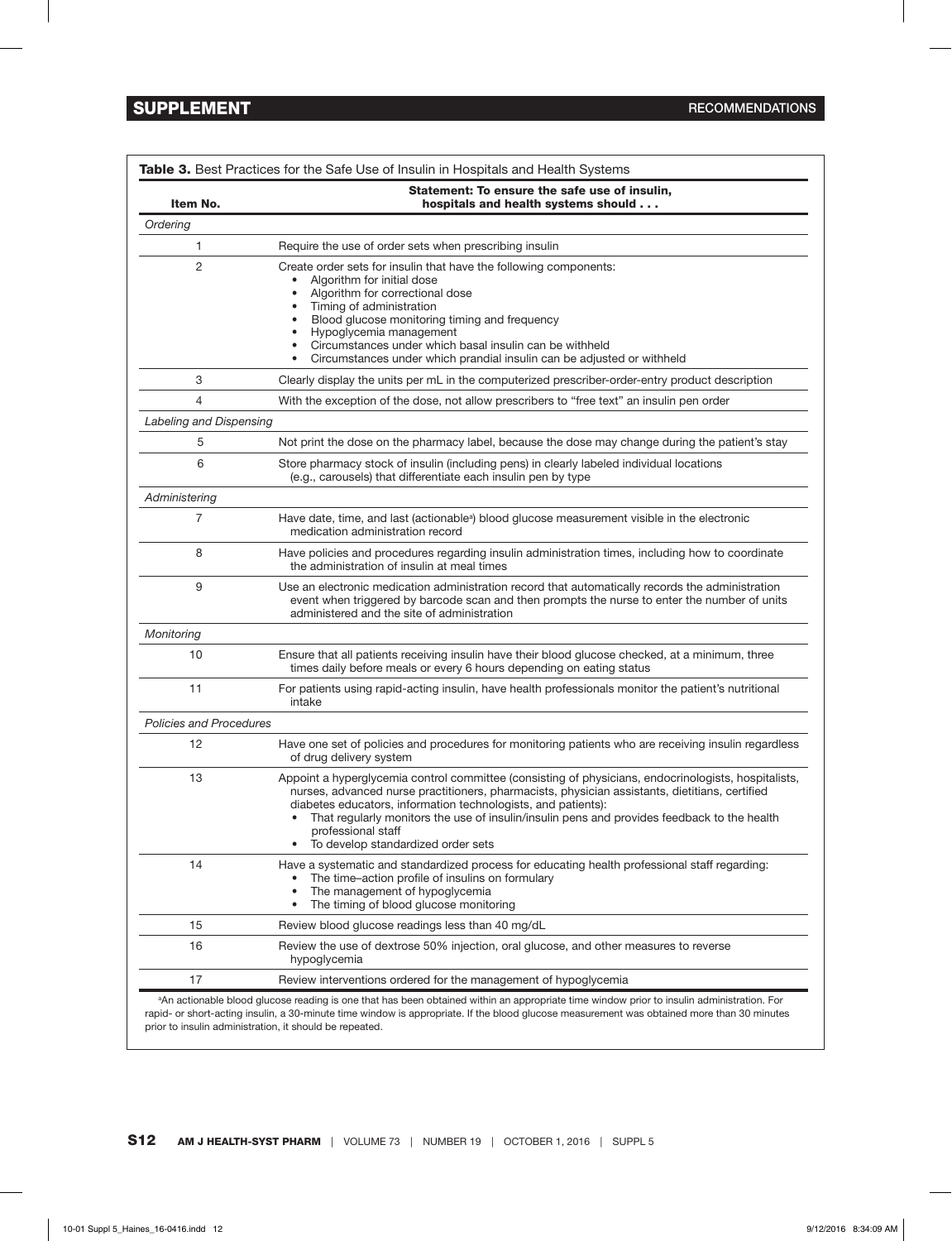| Item No.       | <b>Statement</b>                                                                                                                                                                                                       |
|----------------|------------------------------------------------------------------------------------------------------------------------------------------------------------------------------------------------------------------------|
| 1              | Limit the formulary of available options that can be prescribed                                                                                                                                                        |
| $\overline{2}$ | Permit pharmacists to automatically convert medication orders to the authorized formulary option(s)                                                                                                                    |
| 3              | Require the use of computerized prescriber order entry                                                                                                                                                                 |
| 4              | Develop a system of communication during patient transfers explicitly indicating that the medication order<br>is to be continued (or discontinued)                                                                     |
| 5              | Automatically alert prescribers of potential therapeutic duplications                                                                                                                                                  |
| 6              | Use pharmacy labels that when removed from the product leave evidence that the patient-specific label<br>has been removed (i.e., tamper-evident labels)                                                                |
| 7              | Ensure that all medications are labeled only by pharmacy staff                                                                                                                                                         |
| 8              | Require pharmacy staff to sequentially scan the manufacturer's barcode and patient-specific pharmacy<br>label to confirm that the correct product is being dispensed                                                   |
| 9              | Ensure that all information on the pharmacy label is visible and easily read (e.g., font is sufficiently large,<br>label folding does not impair readability)                                                          |
| 10             | Have clear policies and procedures for the uniform storage of medications throughout the institution                                                                                                                   |
| 11             | Do not store medication in a patient's room, unless it is in a secured, locked area (e.g., medication box or<br>drawer)                                                                                                |
| 12             | Ensure that medications are stored in such a location that allows nursing staff to administer doses in a<br>timely manner                                                                                              |
| 13             | Ensure that all medications are stored in a secure location                                                                                                                                                            |
| 14             | Prohibit storage of a patient's home medications in the patient care area, unless there is an active order to<br>use the patient's home supply                                                                         |
| 15             | (If the patient is willing and able) have the patient verify his/her name and have the health professional state<br>the name of the medication prior to administration so that the patient can serve as a double check |
| 16             | Scan the patient's identification wristband and the patient-specific pharmacy label immediately prior to<br>administration                                                                                             |
| 17             | Have a "red rule" (a rule that should not be broken) that requires barcode scanning prior to medication<br>administration                                                                                              |
| 18             | Ensure that health professionals are following the "six rights of medication administration"                                                                                                                           |
| 19             | Require immediate review of dosing errors                                                                                                                                                                              |
| 20             | Create methods to collect clinical outcome data and routinely determine if quality-improvement measures<br>are necessary                                                                                               |
| 21             | Encourage health professionals to report concerns, near misses, and medication errors through a secure,<br>nonpunitive, anonymous system                                                                               |
| 22             | Perform root-cause analysis of near misses, medication errors, and problems discovered during audits                                                                                                                   |
| 23             | Mandate an institutional committee review of all adverse events and medication errors                                                                                                                                  |
| 24             | Perform drug-use evaluations                                                                                                                                                                                           |
| 25             | Review published research data to determine medication safety concerns and effective interventions                                                                                                                     |

storage, and administration of insulin in pens using detailed checklists. Direct observation is critical to ongoing quality-improvement efforts. Reviewing barcode-assisted medication administration scanning reports for insulin pens is also important to identify and address potential problems.

Several of the expert panel recommendations constitute best practices for ensuring the safe use of insulin in hospitals but are not specific to insulin pen devices (Table 3). Although some of these recommendations have been made previously, $22$  recommendations unique to our expert panel include documenting the insulin concentration (in units per milliliter) in the CPOE product description. This recommendation is particularly important because new concentrated insulin pens (e.g., U-200, U-300, U-500) recently became available and are widely used.

The panel strongly believed that the dose of insulin should not be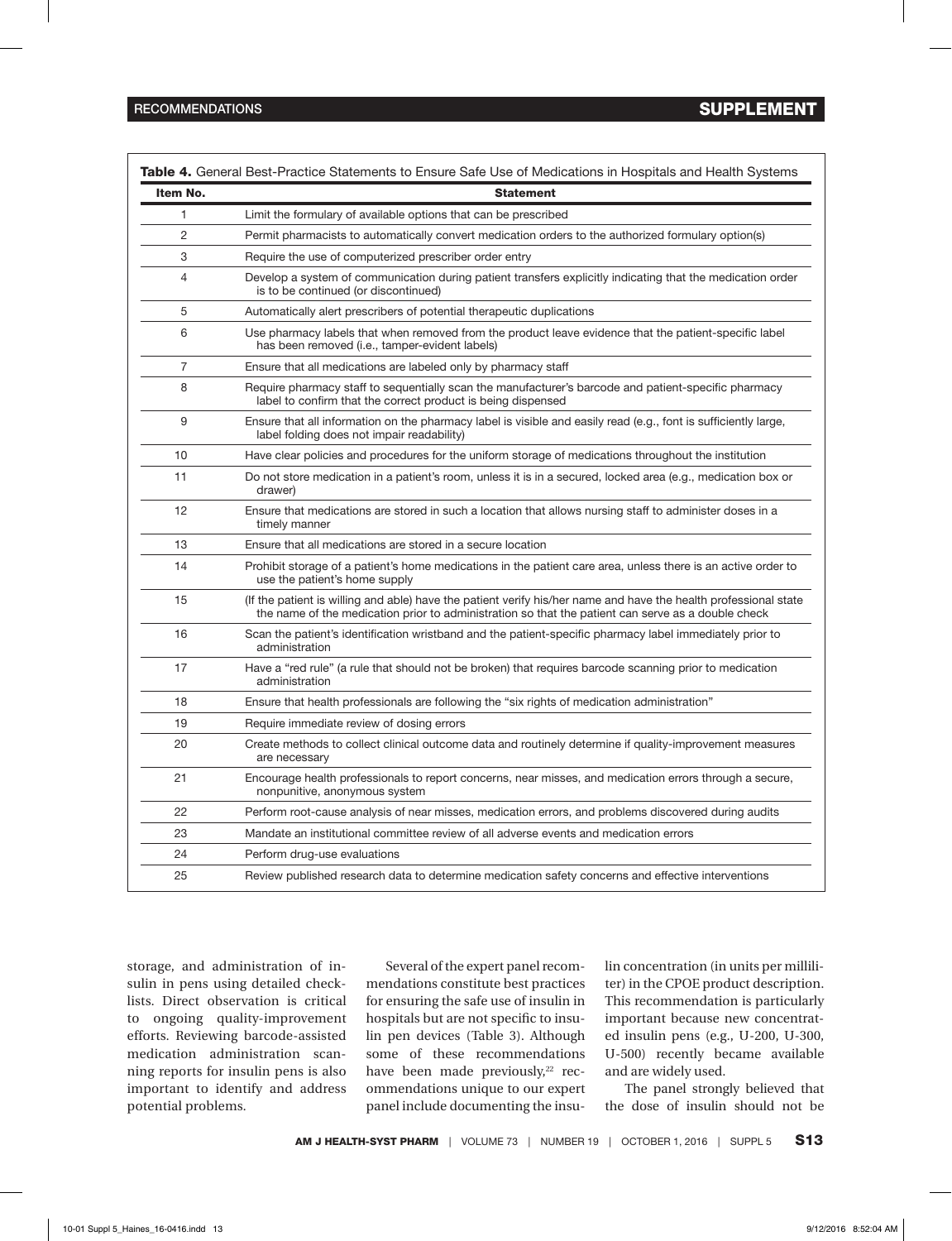printed on the pharmacy label because of the high likelihood of frequent changes during a patient's hospital stay. When insulin—including insulin pen devices—is stored in the pharmacy, each insulin type should be placed in a separate, clearly labeled location such as a carousel with separate compartments.

To reduce insulin administration errors, the panel recommended displaying the date, time, and results of the last actionable blood glucose measurement in the electronic medication administration record (eMAR) prior to administration of a dose. This strategy would prevent the nurse from administering an insulin dose to a patient who is hypoglycemic and prompt a correctional insulin dose for a patient who is hyperglycemic. An actionable blood glucose measurement is one that is within a prespecified range at an appropriate time interval prior to the insulin dose. The expert panel reiterated the need for policies and procedures that provide guidance regarding the coordination of insulin administration at mealtimes. Ideally, an eMAR that automatically records the event when triggered by the barcode scan and prompts the nurse to enter the number of units administered and the site of administration should be used.

Monitoring is essential in any quality-assurance process. All patients receiving insulin should have their blood glucose concentration checked a minimum of three times daily before meals or every six hours, depending on nutritional intake. Healthcare professionals should review each patient's nutritional status and the last actionable blood glucose measurement prior to injecting a rapid- or short-acting insulin. Consistent with previous best-practice recommendations, our expert panel recommended creation of a hyperglycemia control committee consisting of healthcare practitioners (physicians, endocrinologists, hospitalists, nurses, advanced nurse practitioners, pharmacists, physician

assistants, dietitians, certified diabetes educators, and information technologists) and patients to monitor the use of insulin and insulin pens and provide feedback to the health professional staff.22 This hyperglycemia control committee should also be responsible for developing and maintaining standardized order sets for insulin use.

Although the Delphi consensus development process is considered rigorous for reaching consensus about best practices when empirical data are lacking, the technique is not without uncertainties. A lack of standards for selecting the expert panel, determining the optimal panel size and response rate, and defining consensus are possible shortcomings of the use of the Delphi process.<sup>25,26,28</sup> Although standards for selecting panelists are not available, individuals who are invited to participate in a Delphi consensus panel should be perceived to be knowledgeable, experienced, and credible by the intended audience.26,28 Our panelists included directors of pharmacy operations, clinical pharmacists, frontline nurses, nursing managers, hospitalists, endocrinologists, and safety officers with extensive training and knowledge of insulin use and experience with patient safety initiatives (appendix).

Most studies employing the Delphi technique have between 15 and 20 expert panelists.28,29 A panel size of 10–15 is considered adequate if the members have similar knowledge and experience.<sup>23</sup> Our goal was to have 12–15 participants on our panel, with at least 11 members participating in each round. A minimum response rate of 70%, which was attained in all four rounds of our study, has been recommended to uphold the rigor of the Delphi method.30 We employed several follow-up strategies and provided a modest honorarium to foster a high response rate. Panelists were motivated to participate due to their interest in the subject and the study outcomes. Although we attempted to convene an interprofessional panel with strong experience and high credibility, we acknowledge that many other experienced and well-informed individuals with different yet equally worthy insights, sentiments, and opinions were not invited to participate or included in the process.

To date, there are no empirically validated standards for what constitutes consensus. Several methods of establishing whether a consensus has been achieved have been described.<sup>25,26,28</sup> In most Delphi studies, the investigators prospectively establish a specific threshold percentage for agreement among the panelists, typically ranging from 51% to 100%.25 Alternatively, the investigators can examine the consistency of responses across the rounds of the Delphi process.26 In our study, consensus was reached when there was agreement among more than 75% of the panelists.

#### Conclusion

The 35 best-practice recommendations for the use of insulin pen devices in hospitals and health systems made by the expert panelists in this study are actionable and feasible. Hospitals and health systems can translate these recommendations into practice, professional healthcare organizations can disseminate and endorse them, and consumer groups can use them in quality assessments. Follow-up research is needed to evaluate the impact of these recommendations on patient safety.

#### Acknowledgments

Thao "Tish" Vo (Pharm.D. student) and Sharon Na (Pharm.D. student) are acknowledged for their assistance contacting members of the expert panel, designing survey instruments, collating data, keeping minutes during investigator meetings, and assisting with data analysis. Diane C. Pinakiewicz of DCP Consulting, Distinguished Advisor and former President, National Patient Safety Foundation, is acknowledged for reviewing and providing feedback regarding the best-practice recommendations developed by the expert panel.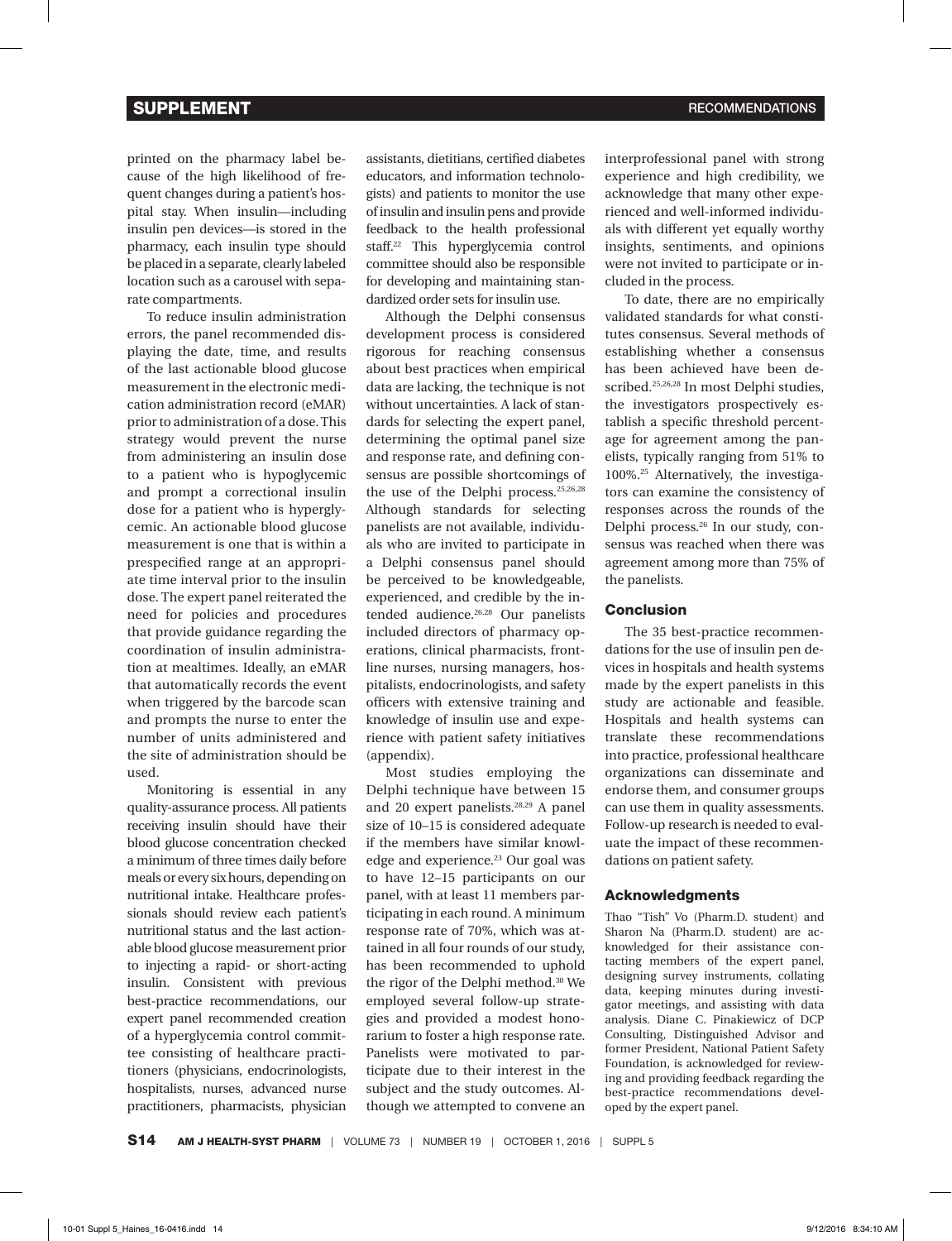### **Disclosures**

This supplement was supported by an educational grant from Novo Nordisk Inc. ASHP contracted with the Center for Innovative Pharmacy Solutions to conduct this research and write the report. The supplement authors and planners have declared no potential conflicts of interest.

#### Previous affiliation

At the time of writing, Dr. Haines was affiliated with the Department of Pharmacy Practice and Science, Center for Innovative Pharmacy Solutions, University of Maryland School of Pharmacy, Baltimore, MD.

#### **References**

- 1. Cook CB, Kongable GL, Potter DJ et al. Inpatient glucose control: a glycemic survey of 126 U.S. hospitals. *J Hosp Med.* 2009; 4:E7-14.
- 2. Umpierrez GE, Isaacs SD, Bazargan N et al. Hyperglycemia: an independent marker of in-hospital mortality in patients with undiagnosed diabetes. *J Clin Endocrinol Metab.* 2002; 87:978-82.
- 3. Umpierrez GE, Hellman R, Korytkowski MT et al. Management of hyperglycemia in hospitalized patients in noncritical care setting: an Endocrine Society clinical practice guideline. *J Clin Endocrinol Metab*. 2012; 97:16- 38.
- 4. Moghissi ES, Korytkowski MT, DiNardo M et al. American Association of Clinical Endocrinologists and American Diabetes Association consensus statement on inpatient glycemic control. *Diabetes Care.* 2009; 32:1119-31.
- 5. Qaseem A, Humphrey LL, Chou R et al. Use of intensive insulin therapy for the management of glycemic control in hospitalized patients: a clinical practice guideline from the American College of Physicians. *Ann Intern Med.* 2011; 154:260-7.
- 6. American Diabetes Association. Diabetes care in the hospital. *Diabetes Care*. 2016; 39(suppl 1):S99-104.
- 7. Da Costa S, Brackenridge B, Hicks D. A comparison of insulin pen use in the United States and the United Kingdom. *Diabetes Educ.* 2002; 28:52- 6,59-60.
- 8. Shogbon AO, Ngo D, Jacob B et al. Nurses' perceptions and satisfaction with the use of insulin pen devices compared with insulin vial and syringes in an inpatient setting. *Diabetes Technol Ther.* 2014; 16:742-6.
- 9. Davis EM, Bebee A, Crawford L, Destache C. Nurse satisfaction using insulin pens in hospitalized patients. *Diabetes Educ.* 2015; 35:799-809.
- 10. Davis EM, Christensen CM, Nystrom KK et al. Patient satisfaction and costs associated with insulin administered by pen device or syringe during hospitalization. *Am J Health-Syst Pharm.* 2008; 65:1347-57.
- 11. Ward LG, Aton SS. Impact of an interchange program to support use of insulin pens. *Am J Health-Syst Pharm.* 2011; 68:1349-52.
- 12. Institute for Safe Medication Practices. ISMP list of high-alert medications in acute care settings (2014). www. [ismp.org/tools/highalertmedicatio](http://www.ismp.org/tools/highalertmedications.pdf)ns. pdf (accessed 2016 Apr 26).
- 13. Cousins D, Rosario C, Scarpello J. Insulin, hospitals and harm: a review of patient safety incidents reported to the National Patient Safety Agency. *Clin Med (Lond).* 2011; 11:28-30.
- 14. Sonoki K, Yoshinari M, Iwase M et al. Regurgitation of blood into insulin cartridges in the pen-like injectors. *Diabetes Care.* 2001; 24:603-4.
- 15. Herdman ML, Larck C, Schliesser SH, Jelic TM. Biological contamination of insulin pens in a hospital setting. *Am J Health-Syst Pharm.*  2013; 70:1244-8.
- 16. Schaefer MK, Kossover RA, Perz JF. Sharing insulin pens: are you putting patients at risk? *Diabetes Care.* 2013; 36:e188-9.
- 17. Institute for Safe Medication Practices. A crack in our best armor: "wrong patient" insulin pen injections alarmingly frequent even with barcode scanning (October 23, [2014\). www.ismp.org/newsletters/](http://www.ismp.org/newsletters/acutecare/showarticle.aspx?id=92) acutecare/showarticle.aspx?id=92 (accessed 2016 Apr 15).
- 18. Centers for Disease Control and Prevention. CDC clinical reminder: insulin pens must never be used for more than one patient (January 4, 2012). www.cdc.gov/injectionsafety/ [clinical-reminders/insulin-pens.html](http://www.cdc.gov/injectionsafety/clinical-reminders/insulin-pens.html)  (accessed 2016 Apr 15).
- 19. Institute for Safe Medication Practices. Ongoing concern about insulin pen reuse shows hospitals need to consider transitioning away [from them \(February 7, 2013\). www](http://www.ismp.org/newsletters/acutecare/showarticle.aspx?id=41). ismp.org/newsletters/acutecare/ showarticle.aspx?id=41 (accessed 2016 Apr 26).
- 20. Food and Drug Administration. Insulin pens are not for sharing (March 25, 2009). www.fda.gov/ forconsumers/consumerupdates/ [ucm129955.htm \(accessed 2016 Apr](http://www.fda.gov/forconsumers/consumerupdates/ucm129955.htm) 15).
- 21. Centers for Disease Control and Prevention, Safe Injection Practices Coalition. Insulin pen safety—one insulin pen, one person (April 2013). www.oneandonlycampaign.org/ [content/insulin-pen-safety \(accessed](www.oneandonlycampaign.org/content/insulin-pen-safety)  2016 Apr 15).
- 22. Cobaugh DJ, Maynard G, Cooper L et al. Enhancing insulin-use safety in hospitals: practical recommendations from an ASHP Foundation expert consensus panel. *Am J Health-Syst Pharm.* 2013; 70:1404-13.
- 23. Delbecq A, van de Ven A, Gustafson D. The Delphi technique. In: Foresman S, ed. Group techniques for program planning: a guide to nominal group and Delphi processes. Glenview, IL: Scott Foresman; 1975:83-107.
- 24. Ludlow J. Delphi inquiries and knowledge utilization. In: Linstone H, Turoff M, eds. Delphi method: techniques and applications. Boston: Addison-Wesley; 2002:97-118.
- 25. Hasson F, Keeney S, McKenna H. Research guidelines for the Delphi survey technique. *J Adv Nurs*. 2000; 32:1008-15.
- 26. Powell C. The Delphi technique: myths and realities. *J Adv Nurs.* 2003; 41:376-82.
- 27. Department of Health and Human Services. Code of Federal Regulations Title 45 (public welfare) Part 46 (protection of human subjects). [www.hhs.gov/ohrp/humansubjects/](http://www.hhs.gov/ohrp/regulations-and-policy/regulations/45-cfr-46/index.html) guidance/45cfr46.html (accessed 2016 Apr 27).
- 28. Hsu C, Sandford B. The Delphi technique: making sense of consensus [\(August 2007\). http://pareonline.net/](http://pareonline.net/pdf/v12n10.pdf) pdf/v12n10.pdf (accessed 2016 Apr 26).
- 29. Ludwig B. Predicting the future: have you considered using the Delphi technique? *J Ext.* 1997; 35(5):1-4.
- 30. Sumsion T. The Delphi technique: an adaptive research tool. *Br J Occup Ther.* 1998; 61:153-6.

#### Appendix—Expert panelists

Rosemary Call, Pharm.D., BCPS Medication Safety Officer The Johns Hopkins Hospital Baltimore, MD

G. Stephen DeCherney, M.D., M.P.H. Professor of Medicine University of North Carolina School of Medicine Chapel Hill, NC

Marcus Dortch, Pharm.D., BCPS, FCCM Director, Clinical Pharmacy Services HealthTrust Brentwood, TN